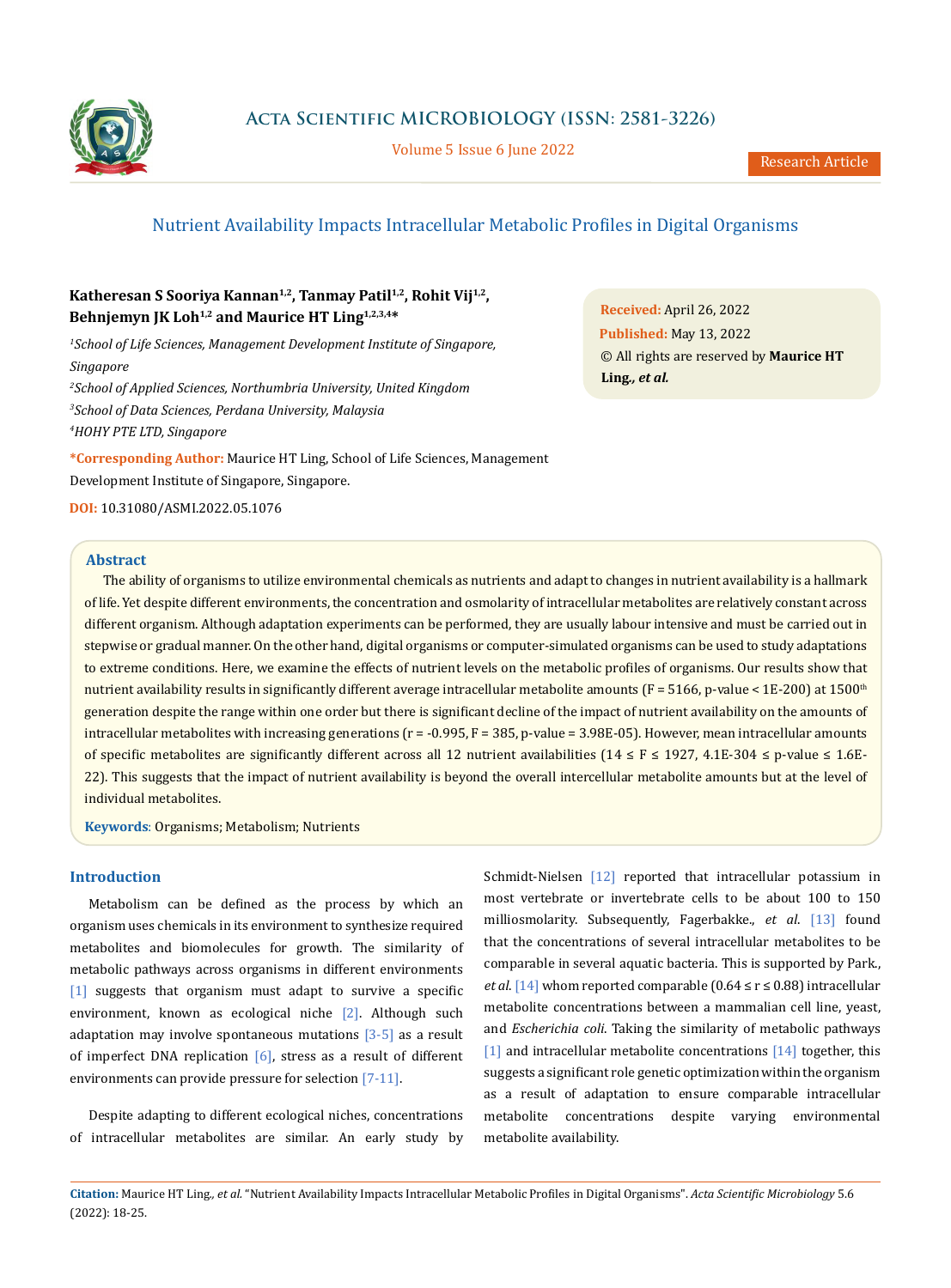Although such laboratory experiments had been carried out [7- 11], they are usually time-consuming and labour-intensive [15]. This gives rise to studies on improving efficiency [16]. Moreover, experimental adaptations are often carried out in stepwise or gradual manner  $[11]$  to maintain stress to be below sub-lethal level. Digital organisms (DOs), which are computer-simulated organisms [17,18] and had been used to explore various evolutionary scenarios [19-25] with alternative metabolisms [26], is considered as instances of life rather than simulations of life  $[27]$  as DOs can be considered alive [28]. Furthermore, DOs can be used to examine adaptations to extreme conditions  $[29]$  which are not suitable for biological organisms.

Using digital organism simulations, this study aims to examine the effects of the amount of environmental chemicals (acting as nutrients) on the metabolic profiles of organisms. Our results show that nutrient availability has an impact on intracellular metabolite amounts but this impact reduces with increasing generations. However, mean intracellular amounts of specific metabolites are significantly different across all 12 nutrient availabilities.

### **Materials and Methods**

### **Simulation system**

Digital Organism Simulation Environment (DOSE) [30,31] with D2 genomic interpreter was used as the simulation platform. D2 was modified from Dennis Interpreter  $[29]$ , which was based on DOSE's native genome interpreter, Ragaraja [32]. The modifications were as follow (Appendices A and B): Firstly, the same 24 intracellular metabolites (Metabolite A to Y) and the first 35 reactions (R1 to R35) from Dennis Interpreter [29] were used. However, reactants were used in the production of products in R1 to R35, which were identical to biological enzymatic reactions. Secondly, environmental chemical conditions were defined as a list of 24 element, corresponding to the 24 intracellular metabolites defined. Thirdly, instead of only 2 active transporters [33], R36 and R37 to import extracellular metabolites C and O respectively, 13 active importers were defined (R36 to R48) for extracellular metabolites A, C, E, G, I, K, M, O, Q, S, U, W, and Y, respectively. In addition, proportion of extracellular metabolite(s), default at 1E-9 to represent the relative size between one DO and that of an ecological cell. Fourthly, 12 exporters were defined (R49 to R60) to export 50% of intracellular metabolites A, B, E, F, I, J, M, N, Q, R, U, and V respectively to their respective environmental chemical conditions. Lastly, 10 additional reactions (R61 to R70) were added to ensure that all metabolites can be produced and used in at least 1 reaction. In Dennis Interpreter  $[29]$ , 3 metabolites (A, E, and N) had no usage reactions and 5 metabolites (C, I, O, Q, and V) had no production interactions. The average number of usage and production reactions per metabolite were 3.18 (standard deviation of 1.332) and 3.50 (standard deviation of 2.236) respectively. After these modifications, the average number of usage and production reactions per metabolite in D2 Interpreter were 3.60 (standard

deviation of 1.225) and 3.60 (standard deviation of 2.893) respectively.

| <b>Reaction</b><br><b>Type</b> | <b>Definition</b>                           | <b>Remarks</b>           |
|--------------------------------|---------------------------------------------|--------------------------|
| Enzymatic                      | $R1: B + Y \rightarrow E + W$               | Reactants and products   |
| Reactions<br>$(n = 45)$        | $R2: C + Q \rightarrow D + R$               | for reaction was defined |
|                                | $R3: C + D \rightarrow G + N$               | in Dennis Interpreter    |
|                                | $R4: C + W \rightarrow L + S$               | $[29]$                   |
|                                | $R5: C + U \rightarrow G + M$               |                          |
|                                | $R6: C + V \rightarrow E + P$               |                          |
|                                | $R7: B + C \rightarrow M + X$               |                          |
|                                | $R8: F + P \rightarrow B + E$               |                          |
|                                | $R9: G + M \rightarrow K + N$               |                          |
|                                | $R10: J + S \rightarrow E + M$              |                          |
|                                | $R11: D + K \rightarrow L + W$              |                          |
|                                | $R12: F + K \rightarrow G + M$              |                          |
|                                | $R13: K + L \rightarrow E + W$              |                          |
|                                | $R14: L + M \rightarrow E + N$              |                          |
|                                | $R15: H + L \rightarrow J + N$              |                          |
|                                | $R16: M + S \rightarrow H + T$              |                          |
|                                | $R17: I + M \rightarrow A + W$              |                          |
|                                | $R18:0+R \rightarrow F+W$                   |                          |
|                                | R <sub>19</sub> : $I + 0 \rightarrow J + M$ |                          |
|                                | R20: $C + O \rightarrow X + Y$              |                          |
|                                | $R21: H + Q \rightarrow J + M$              |                          |
|                                | $R22: R + X \rightarrow E + Y$              |                          |
|                                | $R23: S + X \rightarrow B + K$              |                          |
|                                | $R24: F + T \rightarrow A + X$              |                          |
|                                | $R25: T + U \rightarrow E + K$              |                          |
|                                | $R26: G + U \rightarrow B + J$              |                          |
|                                | $R27: F + U \rightarrow M + R$              |                          |
|                                | $R28: M + S \rightarrow E + R$              |                          |
|                                | $R29: K + V \rightarrow F + S$              |                          |
|                                | $R30: V + X \rightarrow E + F$              |                          |
|                                | $R31: R+W \rightarrow J+S$                  |                          |
|                                | $R32: B+W \rightarrow U+Y$                  |                          |
|                                | R33: $Q + Y \rightarrow A + P$              |                          |
|                                | $R34$ : $P + Y \rightarrow B + N$           |                          |
|                                | $R35: F + Y \rightarrow B + R$              |                          |
|                                | $R61: A + N \rightarrow 0 + V$              | New definition in D2     |
|                                | $R62: D + E \rightarrow I + Q$              | genomic interpreter      |
|                                | $R63: N + T \rightarrow C + H$              |                          |
|                                | $R64: E + N \rightarrow C + T$              |                          |
|                                | $R65$ : A + W $\rightarrow$ D + Q           |                          |
|                                | $R66: E + R \rightarrow V + Y$              |                          |
|                                | $R67: B + E \rightarrow C + U$              |                          |
|                                | $R68$ : M + N $\rightarrow$ O + U           |                          |
|                                | $R69: J+W \rightarrow C+I$                  |                          |
|                                | $R70: G + J \rightarrow D + T$              |                          |

**Citation:** Maurice HT Ling*., et al.* "Nutrient Availability Impacts Intracellular Metabolic Profiles in Digital Organisms". *Acta Scientific Microbiology* 5.6 (2022): 18-25.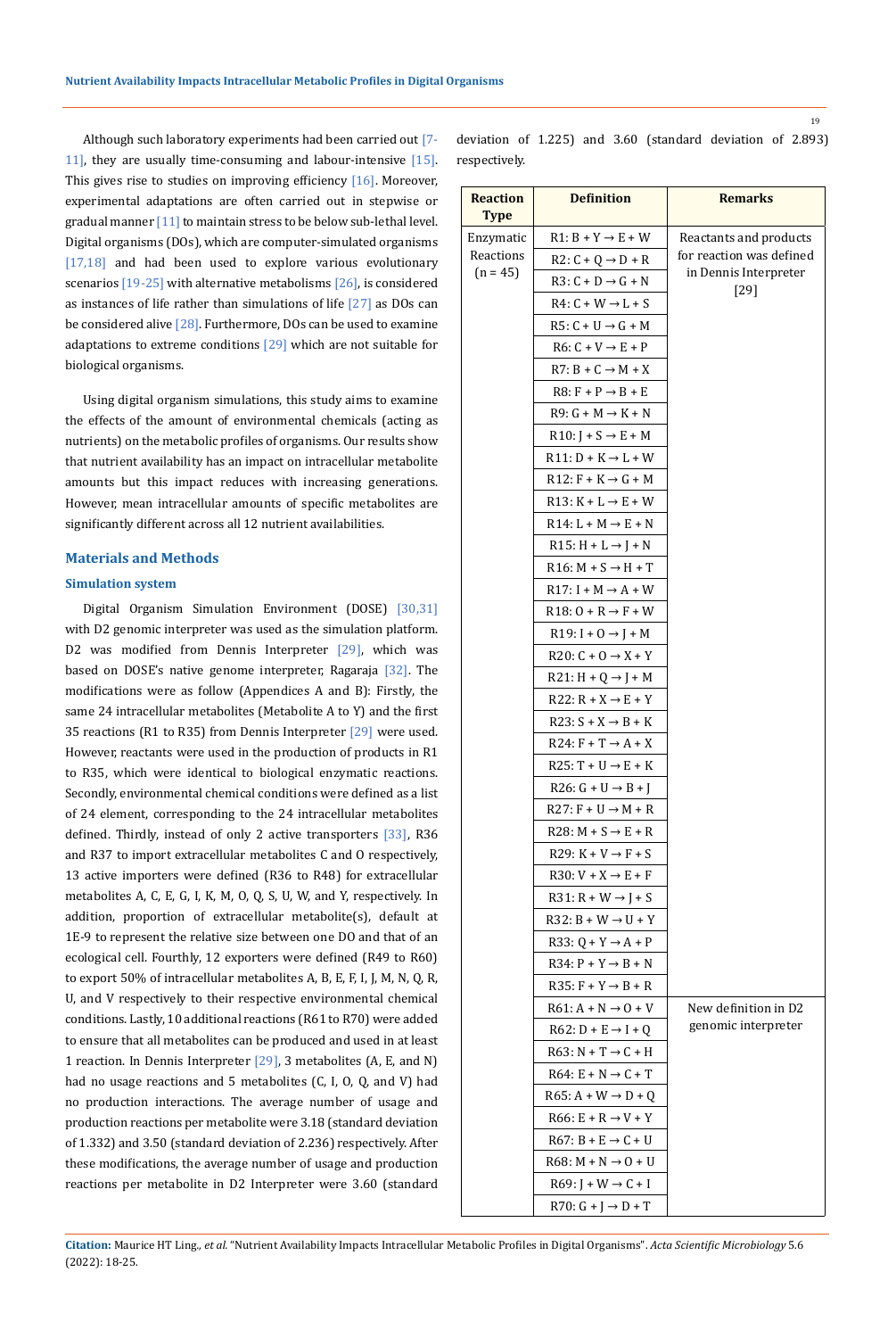| Importers  | R36: Extracellular A                                              | Redefined in D2 genomic                                          |
|------------|-------------------------------------------------------------------|------------------------------------------------------------------|
| $(n = 13)$ | $(eA) \rightarrow A + 1E-9$ x eA                                  | interpreter                                                      |
|            | R37: Extracellular C                                              |                                                                  |
|            | $(eC) \rightarrow C + 1E-9$ x eC                                  |                                                                  |
|            | R38: Extracellular E                                              | New definition in D2                                             |
|            | $(eE) \rightarrow E + 1E - 9$ x eE                                | genomic interpreter                                              |
|            | R39: Extracellular G                                              |                                                                  |
|            | $(eG) \rightarrow G + 1E-9$ x eG                                  |                                                                  |
|            | R40: Extracellular I                                              |                                                                  |
|            | $\text{(el)} \rightarrow \text{I} + 1\text{E-9} \times \text{el}$ |                                                                  |
|            | R41: Extracellular K                                              |                                                                  |
|            | $(eK) \rightarrow K + 1E-9$ x eK                                  |                                                                  |
|            | R42: Extracellular<br>$M (eM) \rightarrow M + 1E-9$               |                                                                  |
|            | x eM                                                              |                                                                  |
|            | R43: Extracellular O                                              |                                                                  |
|            | $(e0) \rightarrow 0 + 1E-9$ x e0                                  |                                                                  |
|            | R44: Extracellular Q                                              |                                                                  |
|            | $\text{(eQ)} \rightarrow \text{Q} + 1\text{E-9 x eQ}$             |                                                                  |
|            | R45: Extracellular S                                              |                                                                  |
|            | $(eS) \rightarrow S + 1E-9$ x eS                                  |                                                                  |
|            | R46: Extracellular U                                              |                                                                  |
|            | $\text{(eU)} \rightarrow \text{U} + 1\text{E-9 x eU}$             |                                                                  |
|            | R47: Extracellular                                                |                                                                  |
|            | $W$ (eW) $\rightarrow$ W + 1E-9                                   |                                                                  |
|            | x eW                                                              |                                                                  |
|            | R48: Extracellular Y                                              |                                                                  |
|            | $(eY) \rightarrow Y + 1E-9x eY$                                   |                                                                  |
| Exporters  | $R49: A \rightarrow 50\%$ of A.                                   | New definition in D2                                             |
| $(n = 12)$ | 50% of A add to $eA1$                                             | genomic interpreter <sup>1</sup> eA<br>refers to extracellular A |
|            | R50: B $\rightarrow$ 50% of B,                                    |                                                                  |
|            | 50% of B add to eB                                                |                                                                  |
|            | R51: E $\rightarrow$ 50% of E,                                    |                                                                  |
|            | 50% of E add to eE                                                |                                                                  |
|            | R52: $F \rightarrow 50\%$ of F,<br>50% of F add to eF             |                                                                  |
|            |                                                                   |                                                                  |
|            | R53: I $\rightarrow$ 50% of I,<br>50% of I add to eI              |                                                                  |
|            | R54: $J \rightarrow 50\%$ of J.                                   |                                                                  |
|            | $50\%$ of J add to eJ                                             |                                                                  |
|            | R55: $M \rightarrow 50\%$ of M,                                   |                                                                  |
|            | 50% of M add to eM                                                |                                                                  |
|            | $R56: N \rightarrow 50\%$ of N.                                   |                                                                  |
|            | 50% of N add to eN                                                |                                                                  |
|            | R57: Q $\rightarrow$ 50% of Q,                                    |                                                                  |
|            | 50% of Q add to $eQ$                                              |                                                                  |
|            | R58: R $\rightarrow$ 50% of R,                                    |                                                                  |
|            | 50% of R add to eR                                                |                                                                  |
|            | R59: U $\rightarrow$ 50% of U,                                    |                                                                  |
|            | 50% of U add to eU                                                |                                                                  |
|            | R60: $V \rightarrow 50\%$ of V,                                   |                                                                  |
|            | 50% of V add to eV                                                |                                                                  |

| Metabo- | <b>Production</b>                                  | <b>Usage</b>                                        |                 |                 |
|---------|----------------------------------------------------|-----------------------------------------------------|-----------------|-----------------|
| lite    | <b>Reactions</b>                                   | <b>Reactions</b>                                    | <b>Importer</b> | <b>Exporter</b> |
| A       | R17, R24,                                          | R61, R65                                            | R36             | R49             |
|         | R33                                                |                                                     |                 |                 |
| B       | R8, R23,                                           | R1, R7, R32,                                        |                 | <b>R50</b>      |
|         | R26, R34,                                          | R <sub>67</sub>                                     |                 |                 |
|         | R35                                                |                                                     |                 |                 |
| C       | R63, R64,                                          | R2, R3, R4,                                         | R37             |                 |
|         | R65, R67,                                          | R5, R6, R7,                                         |                 |                 |
|         | R69                                                | R20                                                 |                 |                 |
| D       | R2, R70                                            | R3, R11, 62                                         |                 |                 |
| E       | R <sub>1</sub> , R <sub>6</sub> , R <sub>8</sub> , | R62, R64,                                           | <b>R38</b>      | R51             |
|         | R10, R13,                                          | R66, R67                                            |                 |                 |
|         | R <sub>14</sub> , R <sub>22</sub> ,                |                                                     |                 |                 |
|         | R25, R28,                                          |                                                     |                 |                 |
|         | R <sub>10</sub>                                    |                                                     |                 |                 |
| F       | R18, R29,                                          | R8, R12, R24,                                       |                 | R52             |
|         | R30                                                | R27, R35                                            |                 |                 |
| G       | R3, R5, R12                                        | R9, R26, R70                                        | R39             |                 |
| H       | R <sub>16</sub> , R <sub>63</sub>                  | R <sub>15</sub> , R <sub>21</sub>                   |                 |                 |
| I       | R62, R69                                           | R17, R19                                            | R40             | <b>R53</b>      |
| J       | R <sub>15</sub> , R <sub>19</sub> ,                | R10, R69, R70                                       |                 | <b>R54</b>      |
|         | R21, R26,                                          |                                                     |                 |                 |
|         | R31                                                |                                                     |                 |                 |
| K       | R9, R23,                                           | R11, R12,                                           | R41             |                 |
|         | R25                                                | R13, R29                                            |                 |                 |
| L       | R4, R11                                            | R13, R14, R15                                       |                 |                 |
| М       | R5, R7, R10,                                       | R9, R14, R16,                                       | R42             | <b>R55</b>      |
|         | R12, R19,                                          | R <sub>17</sub> , R <sub>28</sub> , R <sub>68</sub> |                 |                 |
|         | R21, R27                                           |                                                     |                 |                 |
| N       | R3, R9, R14,                                       | R61, R63,                                           |                 | <b>R56</b>      |
|         | R <sub>15</sub> , R <sub>34</sub>                  | R64, R68                                            |                 |                 |
| 0       | R61, R68                                           | R18, R19, R20                                       | R43             |                 |
| P       | R6, R33                                            | R8, R34                                             |                 |                 |
| Q       | R62, R65                                           | R2, R21, R22                                        | R44             | R57             |
| R       | R <sub>2</sub> , R <sub>27</sub> ,                 | R <sub>18</sub> , R <sub>22</sub> ,                 |                 | <b>R58</b>      |
|         | R28, R35                                           | R31, R66                                            |                 |                 |
| S       | R4, R29,                                           | R <sub>10</sub> , R <sub>16</sub> ,                 | R45             |                 |
|         | R31                                                | R23, R28                                            |                 |                 |
| T       | R16, R64,                                          | R24, R25, R63                                       |                 |                 |
|         | R70                                                |                                                     |                 |                 |
| U       | R32, R67,                                          | R5, R25, R26,                                       | R46             | R59             |
|         | <b>R68</b>                                         | R27                                                 |                 |                 |
| V       | R61, R66                                           | R6, R29, R30                                        |                 | <b>R60</b>      |
| W       | R <sub>1</sub> , R <sub>11</sub> ,                 | R4, R31, R32,                                       | R47             |                 |
|         | R13, R17,                                          | R65, R69                                            |                 |                 |
|         | R <sub>18</sub>                                    |                                                     |                 |                 |
|         |                                                    |                                                     |                 |                 |

**Appendix A:** Definition of Reactions.

**Citation:** Maurice HT Ling*., et al.* "Nutrient Availability Impacts Intracellular Metabolic Profiles in Digital Organisms". *Acta Scientific Microbiology* 5.6 (2022): 18-25.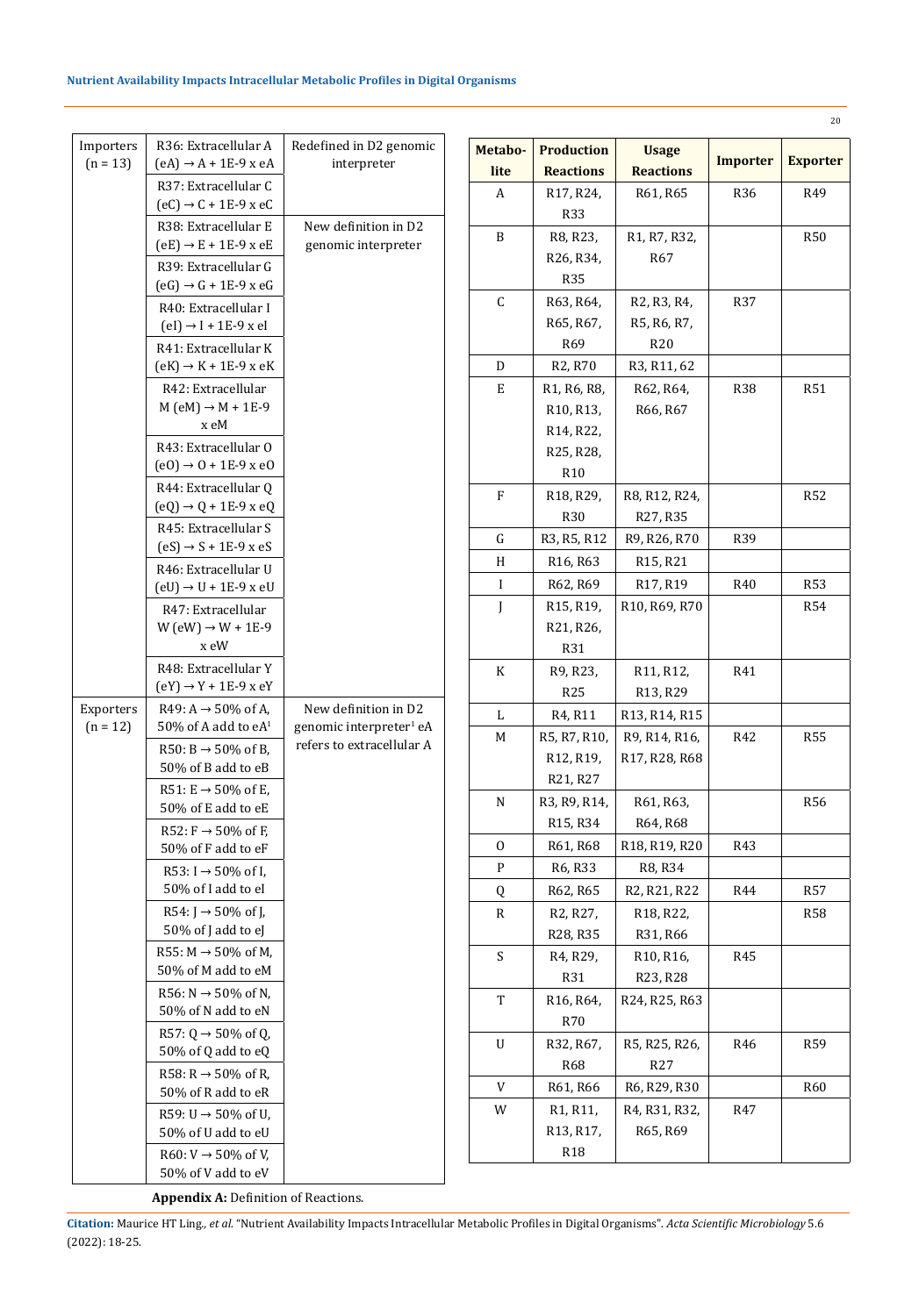| X | R7, R20,                            | R22, R23, R30                                        |     |  |
|---|-------------------------------------|------------------------------------------------------|-----|--|
|   | R <sub>24</sub>                     |                                                      |     |  |
|   | R <sub>20</sub> , R <sub>22</sub> , | R <sub>1</sub> , R <sub>33</sub> , R <sub>34</sub> , | R48 |  |
|   | R32, R66                            | <b>R35</b>                                           |     |  |

**Appendix B:** Metabolite Usage and Production.

#### **General simulation setup**

Each simulation replicate had 100 DOs, simulated for 1500 generations. The genome of each DO was initiated with 700 genes, 10 repeats from Gene 1 (corresponding to R1) to Gene 70 (corresponding to R70). Mutation rate was set at 1% (about 7 gene mutations per DO per generation). The selection process from one generation to the next is based on previous studies [29,34-36]. Briefly, the lowest decile of the organisms by fitness were removed per generation but in event where more than 50% of the population could be removed, a random selection of 10 organisms were removed instead. After removal, a random selection of remaining DOs after removal were replicated to top up the population to 100 DOs for the next generation. Each DO is given an empty cytoplasm (all intracellular metabolites were set to zero) before executing the metabolism coded by its genome.

#### **Simulation trials**

Two control trials (high and low) and 12 experimental trials were set up (Figure 1), with 30 simulation replicates per trial. The high and low control trials consisted of 1000 units and 10 units for each of the importable extracellular metabolites (A, C, E, G, I, K, M, O, Q, S, U, W, and Y) respectively. The non-importable extracellular metabolites (B, D, F, H, J, L, N, P, R, T, V, and X) were set at 500 units each. Experimental trial 1 (decreasing metabolites) consisted of 1000, 692, 479, 332, 230, 159, 110, 76, 53, 36, 25, 17, and 12 units for extracellular metabolites A, C, E, G, I, K, M, O, Q, S, U, W, and Y; respectively. Experimental trial 2 (increasing metabolites) consisted of 12, 17, 25, 36, 53, 76, 110, 159, 230, 332, 479, 692, and 1000 units for extracellular metabolites A, C, E, G, I, K, M, O, Q, S, U, W, and Y; respectively. Experimental trial 3 (fluctuation A) consisted of 1000 units each for extracellular metabolites A, E, I, M, Q, U, and Y; with 10 units each for extracellular metabolites C, G, K, O, S, and W. Experimental trial 4 (fluctuation B) was the opposite of trial 3, and consisted of 10 units each for extracellular metabolites A, E, I, M, Q, U, and Y; with 1000 units each for extracellular metabolites C, G, K, O, S, and W. Experimental trial 5 (middle-high) consisted of 500 units each for extracellular metabolites A, C, E, G, I, K, and M; with 1000 units each for extracellular metabolites O, Q, S, U, W, and Y. Experimental trial 6 (high-middle) was the opposite of trial 5, consisted of 1000 units each for extracellular metabolites A, C, E, G, I, K, and M; with 500 units each for extracellular metabolites O, Q, S, U, W, and Y. Experimental trial 7 (low-middle) was the reduced level of trial 5, consisted of 10 units each for extracellular metabolites A, C, E, G, I, K, and M; with 500 units each for extracellular metabolites O, Q, S, U, W, and Y. Experimental trial 8 (middle-low) was the reduced level of trial 6 and opposite of trial 7, consisted of 500 units each for extracellular metabolites A, C, E, G, I, K, and M; with 10 units each for extracellular metabolites O, Q, S, U, W, and Y. Experimental trial 9 (low and increasing) consisted of 5 units each for extracellular metabolites A, C, E, G, I, K, and M; with 64, 111, 193, 334, 578, and 1000 units for extracellular metabolites O, Q, S, U, W, and Y, respectively. Experimental trial 10 (decreasing to low) was the opposite of trial 9, and consisted of 1000, 578, 334, 193, 111 and 64 units for extracellular metabolites A, C, E, G, I, and K, respectively; and 5 units each for extracellular metabolites M, O, Q, S, U, W, and Y. Experimental trial 11 (U-shape) consisted of 1000, 410, 168, 69, 28, 12, 5, 12, 28, 69, 168, 410, and 1000 units for extracellular metabolites A, C, E, G, I, K, M, O, Q, S, U, W, and Y; respectively. Experimental trial 12 (inverse V) was the opposite of trial 11, and consisted of 5, 12, 28, 69, 168, 410, 1000, 410, 168, 69, 28, 12, and 5 units for extracellular metabolites A, C, E, G, I, K, M, O, Q, S, U, W, and Y; respectively.



**Citation:** Maurice HT Ling*., et al.* "Nutrient Availability Impacts Intracellular Metabolic Profiles in Digital Organisms". *Acta Scientific Microbiology* 5.6 (2022): 18-25.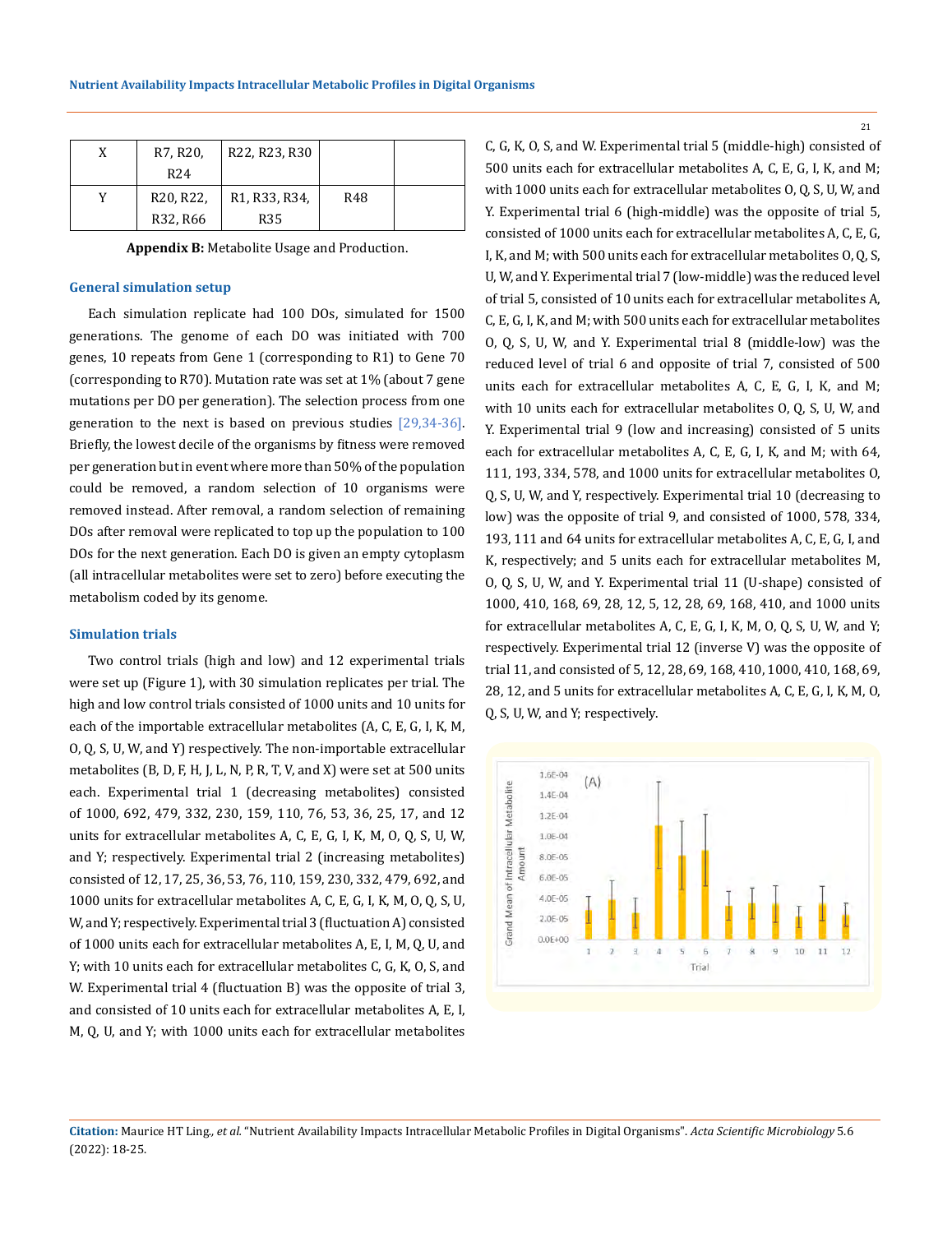

Figure 1: Extracellular metabolite scenarios in controls and experimental trials. The graphs illustrate the relative units (on vertical axis) for each extracellular metabolite (on horizontal axis). Panel A shows high and low controls. Panel B shows Trials 1 to 4 - Trial 1 is decreasing quantities while Trial 2 is increasing quantities from metabolite A to Y. Trials 3 and 4 are fluctuating between high and low quantities in opposite directions. Panel C shows Trials 5 to 8 - Trials 5 and 6 are opposite of each other while Trials 7 and 8 are opposite of each other. Trial 5 have medium quantities of metabolites A to M with high quantities of metabolites O to Y while Trial 6 have high quantities of metabolites A to M with medium quantities of metabolites O to Y. Trial 7 have low quantities of metabolites A to M with medium quantities of metabolites O to Y while Trial 8 have medium quantities of metabolites A to M with low quantities of metabolites O to Y. Panel D shows Trials 9 to 12 - Trial 9 and 10 are opposite of each other while Trials 11 and 12 are opposite of each other. Trial 9 has very low quantities of metabolites A to M with increasing quantities of metabolites O to Y while Trial 10 has decreasing quantities of metabolites A to M with very low quantities of metabolites O to Y. Trial 11 has decreasing quantities of metabolites A to M with increasing quantities of metabolites O to Y while Trial 11 has increasing quantities of metabolites A to M with decreasing quantities of

## metabolites O to Y.

## **Results and Discussion**

Nutrient Availability Impacts on Intracellular Metabolite Amount. Our simulation results show that the nutrient availability results in significantly different average intracellular metabolite amounts (Figure 2A; F = 5166, p-value < 1E-200) at  $1500<sup>th</sup>$ generation despite the range within one order, from 2.21E-05 (Trial 10) to 1.11E-04 (Trial 4). This suggests that nutritional availability may have an impact on the amounts of intracellular metabolites. If we consider the constant osmolarity within the cell [12], different amounts of intracellular metabolites may be observed as different cell sizes. This is supported by Pulina., *et al*. [37] reporting correlation between reduced nutrient availability and small phytoplankton cell sizes.

Comparing the Pearson's correlations between the grand mean of intracellular metabolite amounts and total importable metabolite amounts of  $250<sup>th</sup>$  generation and  $1500<sup>th</sup>$  generation using 12 trials and both high and low controls, there is steady decrease in correlations from 0.825 at 250<sup>th</sup> generation and 0.836 at 1500<sup>th</sup> generation but not significant (Figure 3A;  $Z = 0.973$ , n = 14, p-value = 0.165) between these 2 time points. The decline of correlations from  $250<sup>th</sup>$  generation to  $1500<sup>th</sup>$  generation is significantly correlated (Figure 3B; r = -0.995, F = 385, p-value = 3.98E-05), which suggests that the impact of nutrient availability decreases as the number of generations increases. This is consistent with various studies showing that bacteria rapidly adapts genetically to different nutritional availability [38,39]. Taken together, our results suggests that although nutrient availability impacts on the amounts of intracellular metabolites, the impact is diminished with increasing generations.



**Figure 2:** Intracellular Metabolite Amounts in Different Trials at 1500<sup>th</sup> Generation. Panel A shows grand mean of intracellular metabolite amounts across the 12 trials. Error bar denotes standard error. Panel B shows the distribution of intracellular metabolite amounts per trial where each trial consists of 100 digital organisms.

**Citation:** Maurice HT Ling*., et al.* "Nutrient Availability Impacts Intracellular Metabolic Profiles in Digital Organisms". *Acta Scientific Microbiology* 5.6 (2022): 18-25.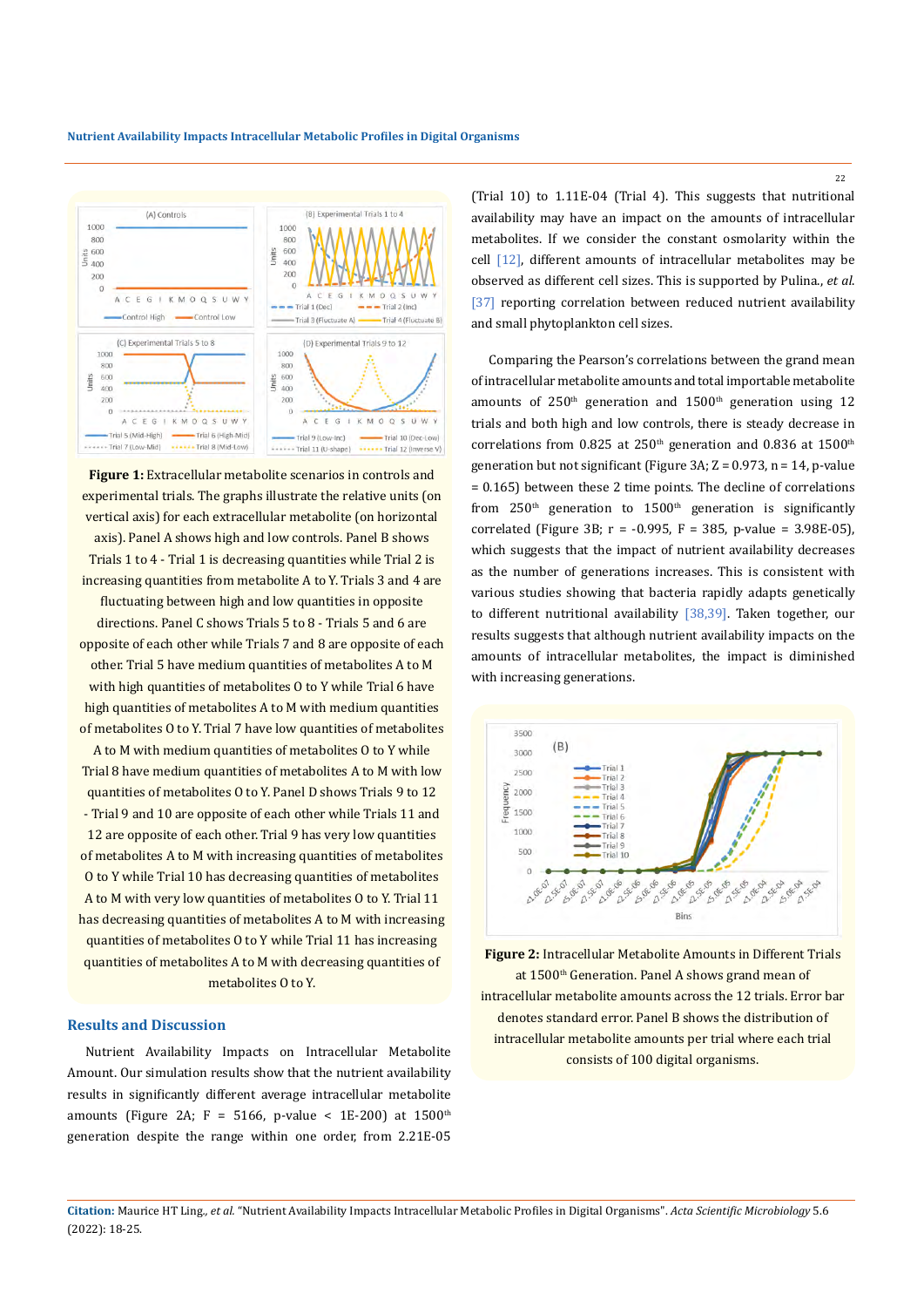

**Figure 3:** Effects of Nutrient Availability on Intracellular Metabolite Amounts. Panel A shows the regression at  $250<sup>th</sup>$  and 1500<sup>th</sup> generation. Panel B shows the regression between the correlation of nutrient availability on intracellular metabolite amounts and generation count.

## **Substantial variations of relative intracellular metabolite amounts in different environments**

Comparing the means of metabolite amounts across the 12 trials, our results (Table 1) suggests that the grand means of metabolites are significantly different across the 12 trials ( $F \geq 14$ , p-value  $\leq$ 1.6E-22). The most significantly and least significantly metabolites are metabolites F (F = 14, p-value =  $1.6E-22$ ) and metabolite K (F  $= 1927$ , p-value = 4.1E-304) respectively (Figure 4). This suggests that the relative nutrient availability has an impact on the relative amounts of intracellular metabolites. This is consistent with a study by Huang., *et al*. [40] showing that the metabolic profile of human gastric cancer cell line SGC7901 cultured in RPMI1640 was distinctly different from that cultured in DMEM despite similar morphology and proliferation rates. Sampaio., *et al*. [41] also found that environmental nutrient levels has an impact on the metabolome of plants. Collectively, this suggests that the impact of nutrient availability is beyond the overall intercellular metabolite amounts but at the level of individual metabolite levels.

| <b>Metabolite</b> | F    | p-value  | <b>Metabolite</b> | F    | p-value  |
|-------------------|------|----------|-------------------|------|----------|
| A                 | 258  | 3.9E-160 | N                 | 71   | 2.64E-82 |
| B                 | 95   | 8.6E-98  | 0                 | 1072 | 8.9E-261 |
| C                 | 1637 | 4.8E-292 | P                 | 270  | 3.9E-163 |
| D                 | 190  | 1.4E-139 | Q                 | 173  | 8.0E-134 |
| E                 | 223  | 2.8E-150 | $\mathbb{R}$      | 20   | 3.4E-31  |
| F                 | 14   | 1.6E-22  | S                 | 1686 | 3.2E-294 |
| G                 | 1925 | 4.8E-304 | T                 | 637  | 5.0E-223 |
| H                 | 598  | 1.8E-218 | U                 | 212  | 6.7E-147 |
| I                 | 228  | 1.1E-151 | V                 | 22   | 1.7E-33  |
|                   | 124  | 6.0E-113 | W                 | 1230 | 6.3E-271 |
| K                 | 1927 | 4.1E-304 | X                 | 843  | 3.0E-243 |
| L                 | 155  | 1.1E-126 | Y                 | 1307 | 2.1E-275 |
| M                 | 258  | 6.3E-160 |                   |      |          |

**Table 1:** One-way ANOVA Analysis of Grand Means of Intracellular Metabolite Amount. The mean amounts of metabolites from each of the 100 DOs per replicate were calculated, resulting in 30 mean amounts of metabolites for each trial. The null hypothesis is the grand mean (mean of means) of metabolite amount is equal across all 12 trials.

**Citation:** Maurice HT Ling*., et al.* "Nutrient Availability Impacts Intracellular Metabolic Profiles in Digital Organisms". *Acta Scientific Microbiology* 5.6 (2022): 18-25.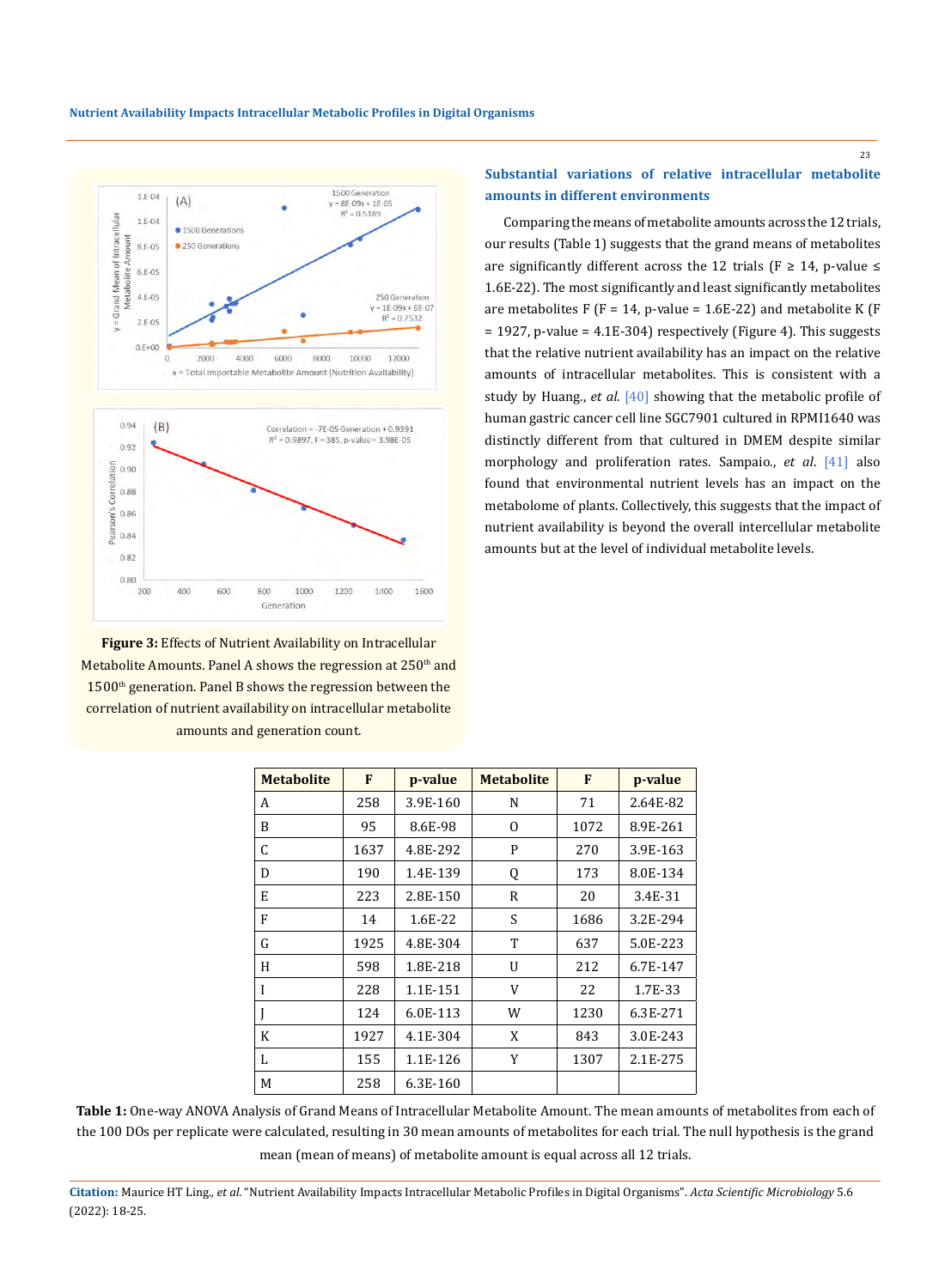### **Nutrient Availability Impacts Intracellular Metabolic Profiles in Digital Organisms**



**Figure 4:** Grand Means of Metabolite F and Metabolite K Across 12 Trials. Panel A shows the grand means for metabolite F (largest p-value of 1.6E-22). Panel B shows the grand means for metabolite K (smallest p-value of 4.1E-304). The error bars denote standard error.

### **Conclusion**

Using digital organisms, we show that nutrient availability has a significant impact on the overall level of intracellular metabolites by possibility effecting the levels of individual metabolites.

### **Supplementary Materials**

The supplementary figures of this study can be downloaded from https://bit.ly/EnvCellSupplement, and the supplementary materials of this study can be downloaded from https://bit.ly/ EnvCellData.

### **Note**

Katheresan S Sooriya Kannan and Tanmay Patil are joint first authors.

### **Conflict of Interest**

The authors declare no conflict of interest.

### **Bibliography**

1. Li Z-Y., *et al*[. "Metabolic Profiles of Prokaryotic and Eukaryotic](https://doi.org/10.1038/srep03895) [Communities in Deep-Sea Sponge Neamphius huxleyi](https://doi.org/10.1038/srep03895) [Indicated by Metagenomics".](https://doi.org/10.1038/srep03895) *Scientific Reports* 4.1 (2014): [3895.](https://doi.org/10.1038/srep03895)

- 2. Pocheville A. "The Ecological Niche: History and Recent Controversies". Handbook of Evolutionary Thinking in the Sciences, eds Heams T, Huneman P, Lecointre G, Silberstein M (Springer Netherlands, Dordrecht) (2015): 547-586.
- 3. Huang W., et al. "Spontaneous Mutations and the Origin and Maintenance of Quantitative Genetic Variation". *eLife* 5 (2016): e14625."
- 4. Durand E., *et al*[. "Standing Variation and New Mutations Both](https://doi.org/10.1186/1471-2148-10-2)  [Contribute to a Fast Response to Selection for Flowering Time](https://doi.org/10.1186/1471-2148-10-2)  in Maize Inbreds". *[BMC Evolutionary Biology](https://doi.org/10.1186/1471-2148-10-2)* 10.1 (2010): 2.
- 5. Xu S., *et al*[. "Low Genetic Variation is Associated with Low](https://doi.org/10.1038/s41467-019-09235-5)  [Mutation Rate in the Giant Duckweed.](https://doi.org/10.1038/s41467-019-09235-5) *Nature Communications* [10.1 \(2019\): 1243.](https://doi.org/10.1038/s41467-019-09235-5)
- 6. [Maki H. "Origins of Spontaneous Mutations: Specificity and](https://doi.org/10.1146/annurev.genet.36.042602.094806)  [Directionality of Base-Substitution, Frameshift, and Sequence-](https://doi.org/10.1146/annurev.genet.36.042602.094806)Substitution Mutageneses". *[Annual Review of Genetics](https://doi.org/10.1146/annurev.genet.36.042602.094806)* 36.1 [\(2002\): 279-303.](https://doi.org/10.1146/annurev.genet.36.042602.094806)
- 7. Na G., *et al*[. "The Effect of Environmental Factors and](https://doi.org/10.1038/s41598-018-20077-x)  [Migration Dynamics on the Prevalence of Antibiotic-Resistant](https://doi.org/10.1038/s41598-018-20077-x)  [Escherichia coli in Estuary Environments".](https://doi.org/10.1038/s41598-018-20077-x) *Scientific Reports* [8.1 \(2018\): 1663.](https://doi.org/10.1038/s41598-018-20077-x)
- 8. Pedraz L., *et al*[. "Gradual Adaptation of Facultative Anaerobic](https://doi.org/10.1096/fj.201902861R)  [Pathogens to Microaerobic and Anaerobic Conditions".](https://doi.org/10.1096/fj.201902861R) *FASEB Journal* [34.2 \(2020\): 2912-2928.](https://doi.org/10.1096/fj.201902861R)
- 9. Lee CH., et al. "*Escherichia coli* ATCC 8739 Adapts to the Presence of Sodium Chloride, Monosodium Glutamate, and Benzoic Acid After Extended Culture". *ISRN Microbiology* 2012 (2012): 965356.
- 10. Loo BZL., et al. "*Escherichia coli* ATCC 8739 Adapts Specifically to Sodium Chloride, Monosodium Glutamate, and Benzoic Acid After Prolonged Stress". *Asia Pacific Journal of Life Sciences* 7.3 (2013): 243.
- 11. Goh DJ., *et al*[. "Gradual and Step-wise Halophilization Enables](https://www.researchgate.net/publication/230770655_Gradual_and_Step-wise_Halophilization_Enables_Escherichia_coli_ATCC_8739_to_Adapt_to_11_NaCl)  [Escherichia coli ATCC 8739 to Adapt to 11% NaCl".](https://www.researchgate.net/publication/230770655_Gradual_and_Step-wise_Halophilization_Enables_Escherichia_coli_ATCC_8739_to_Adapt_to_11_NaCl) *Electronic Physician* [4.3 \(2012\): 527-535.](https://www.researchgate.net/publication/230770655_Gradual_and_Step-wise_Halophilization_Enables_Escherichia_coli_ATCC_8739_to_Adapt_to_11_NaCl)
- 12. [Schmidt-Nielsen B. "Comparative Physiology of Cellular Ion](https://doi.org/10.1002/jez.1401940114)  and Volume Regulation". *[The Journal of Experimental Zoology](https://doi.org/10.1002/jez.1401940114)* [194.1 \(2014\): 207-219.](https://doi.org/10.1002/jez.1401940114)
- 13. Fagerbakke KM., *et al*[. "The Inorganic Ion content of Native](https://pubmed.ncbi.nlm.nih.gov/10420582/)  Aquatic Bacteria". *[Canadian Journal of Microbiology](https://pubmed.ncbi.nlm.nih.gov/10420582/)* 45.4 [\(1994\): 304-311.](https://pubmed.ncbi.nlm.nih.gov/10420582/)

**Citation:** Maurice HT Ling*., et al.* "Nutrient Availability Impacts Intracellular Metabolic Profiles in Digital Organisms". *Acta Scientific Microbiology* 5.6 (2022): 18-25.